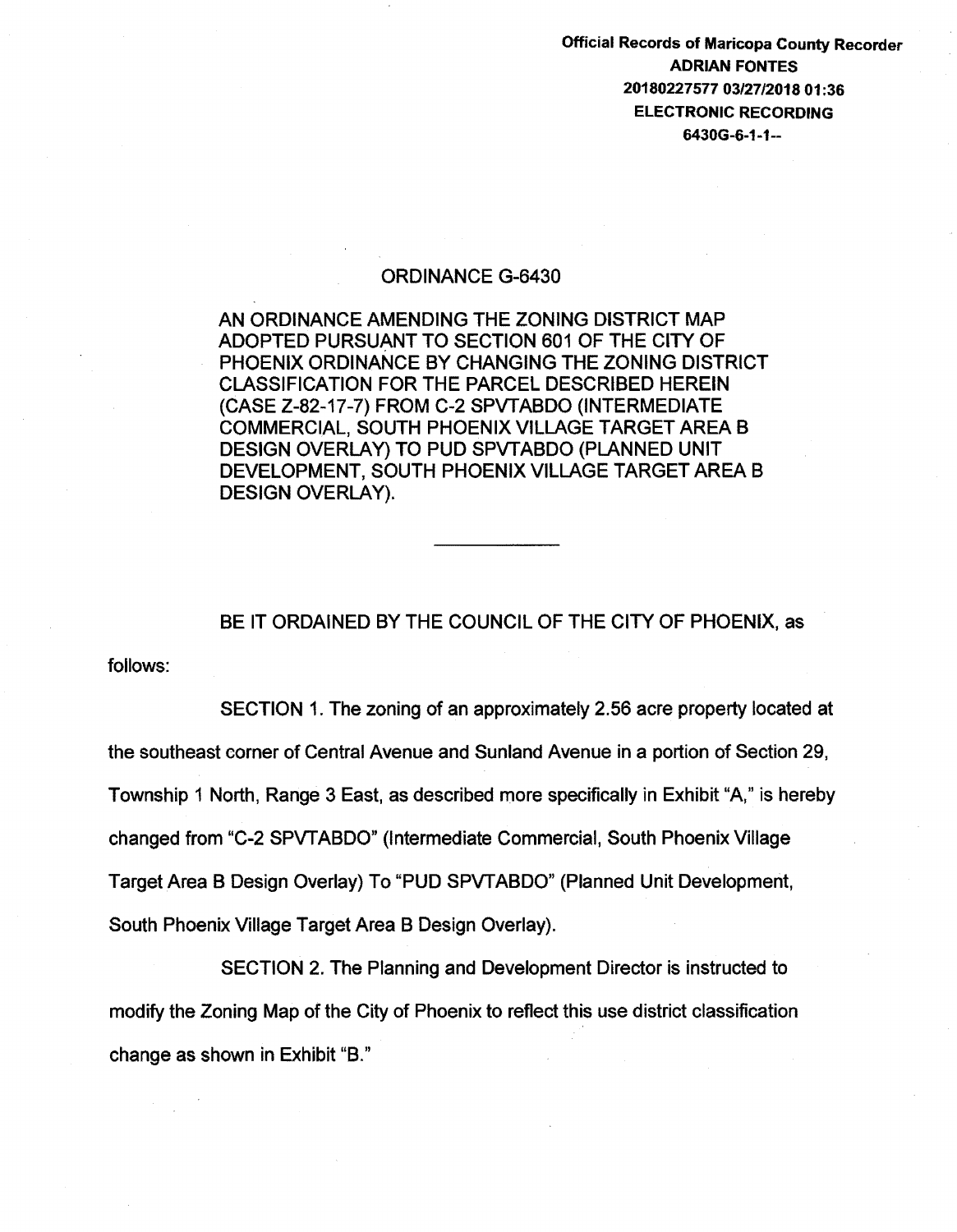SECTION 3. Due to the site's specific physical conditions and the use

district applied for by the applicant, this rezoning is subject to the following stipulations,

violation of which shall be treated in the same manner as a violation of the City of

Phoenix Zoning Ordinance:

- 1. An updated Development Narrative for the Sunland Senior Living PUD reflecting the changes approved through this request shall be submitted to the Planning and Development Department within 30 days of City Council approval of this request. The updated Development Narrative shall be consistent with the Development Narrative date stamped December 29, 2017, as modified by the following stipulations:
	- a. Page 7: Add new Section C.4 as follows: "Archaeology: The site is identified as being in an archaeologically sensitive area. Data testing of the area may be necessary if no previous archaeological projects have been conducted in this area."
- 2. The property owner shall record a Notice to Prospective Purchasers of Proximity to Airport in order to disclose the existence, and operational characteristics of Phoenix Sky Harbor International Airport to future owners or tenants of the property.
- 3. The developer shall update all existing off-site street improvements (sidewalks, curb ramps and driveways) to current ADA guidelines, as approved by the Planning and Development Department.
- 4. The developer shall show a 33-foot by 33-foot visibility triangle at the public intersection at Central Avenue and Sunland Avenue and a 10-foot by 20-foot visibility triangle at each driveway per City of Phoenix Zoning Ordinance.
- 5. A 25-foot by 25-foot right-of-way triangle shall be dedicated at the southeast corner of Central Avenue and Sunland Avenue.
- 6. Right-of-way totaling 55 feet shall be dedicated for the east half of Central Avenue.
- 7. Right-of-way totaling 25 feet shall be dedicated for the south half of Sunland Avenue.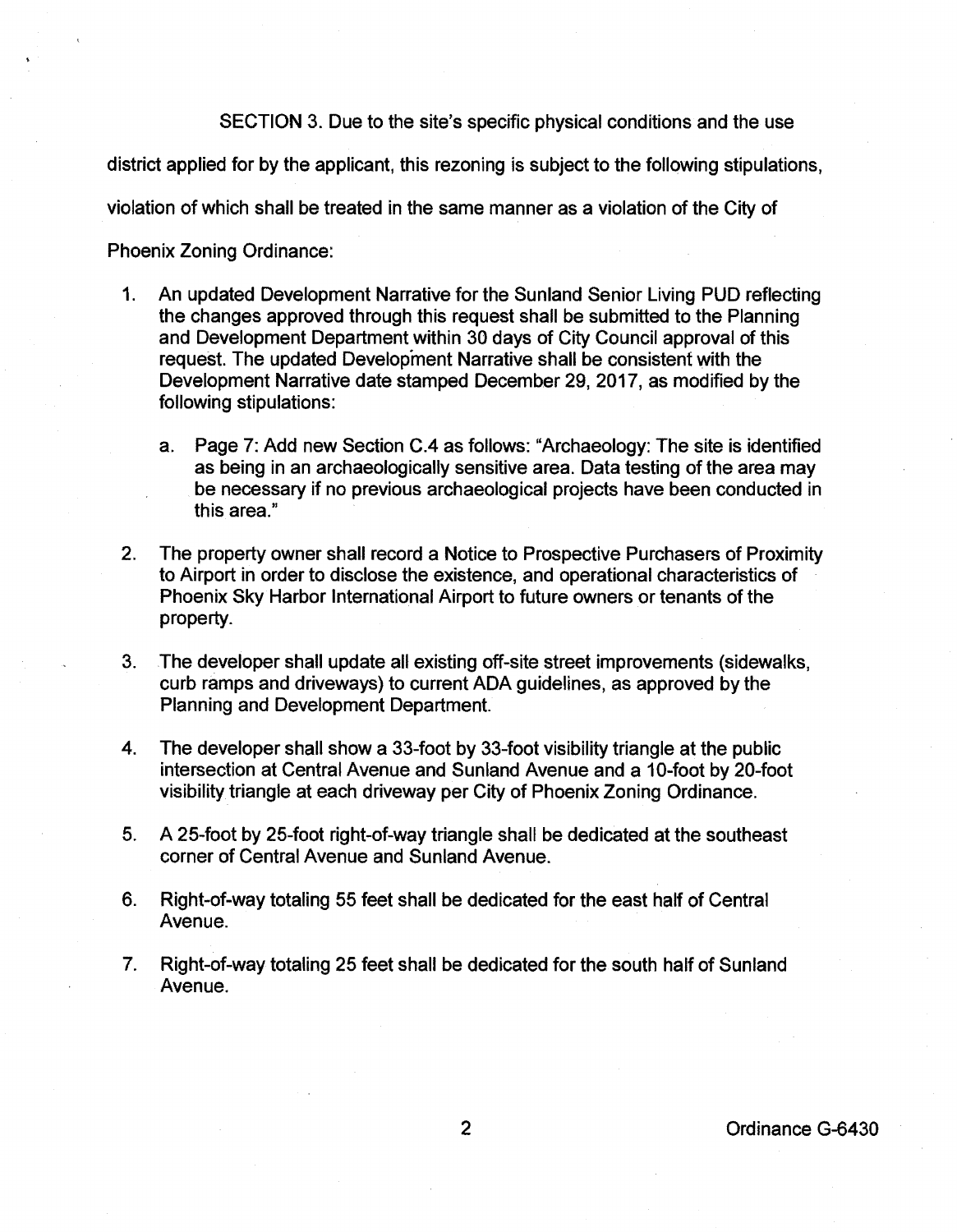- 8. The developer shall provide paving for Sunland Avenue. Improvements shall include paving, curb, gutter, sidewalk, street lights and other necessary incidentals as required, as approved by the Street Transportation and Planning and Development Departments.
- 9. Prior to submittal of the site plan for a Development Preapplication review, the developer shall contact the Street Transportation Department at 602-256-3409, to determine the Sunland Avenue geometric alignment of the road connections.
- 10. The developer shall submit a traffic impact statement to the Street Transportation Department and the Planning and Development Department concurrent with the Development Preapplication Submittal. Review and approval of the traffic impact statement is required prior to Development Preliminary Site Plan Review. The developer shall be responsible for any dedications and required improvements as recommended by the approved Traffic Impact Statement, as approved by the Planning and Development and Street Transportation Departments.
- 11. The applicant shall conduct Phase I data testing and submit an archaeological survey report of the development area for review and approval by the City Archaeologist prior to clearing and grubbing, landscape salvage, and/or grading approval.
- 12. The applicant shall conduct Phase II archaeological data recovery excavations if, upon review of the results from the Phase I data testing, the City Archaeologist, in consultation with a qualified archaeologist, determines such data recovery excavations are necessary.
- 13. In the event archaeological materials are encountered during construction, the developer shall immediately cease all ground-disturbing activities within a 33 foot radius of the discovery, notify the City Archaeologist, and allow time for the Archaeology Office to properly assess the materials.

SECTION 4. If any section, subsection, sentence, clause, phrase or

portion of this ordinance is for any reason held to be invalid or unconstitutional by the

decision of any court of competent jurisdiction, such decision shall not affect the validity

of the remaining portions hereof.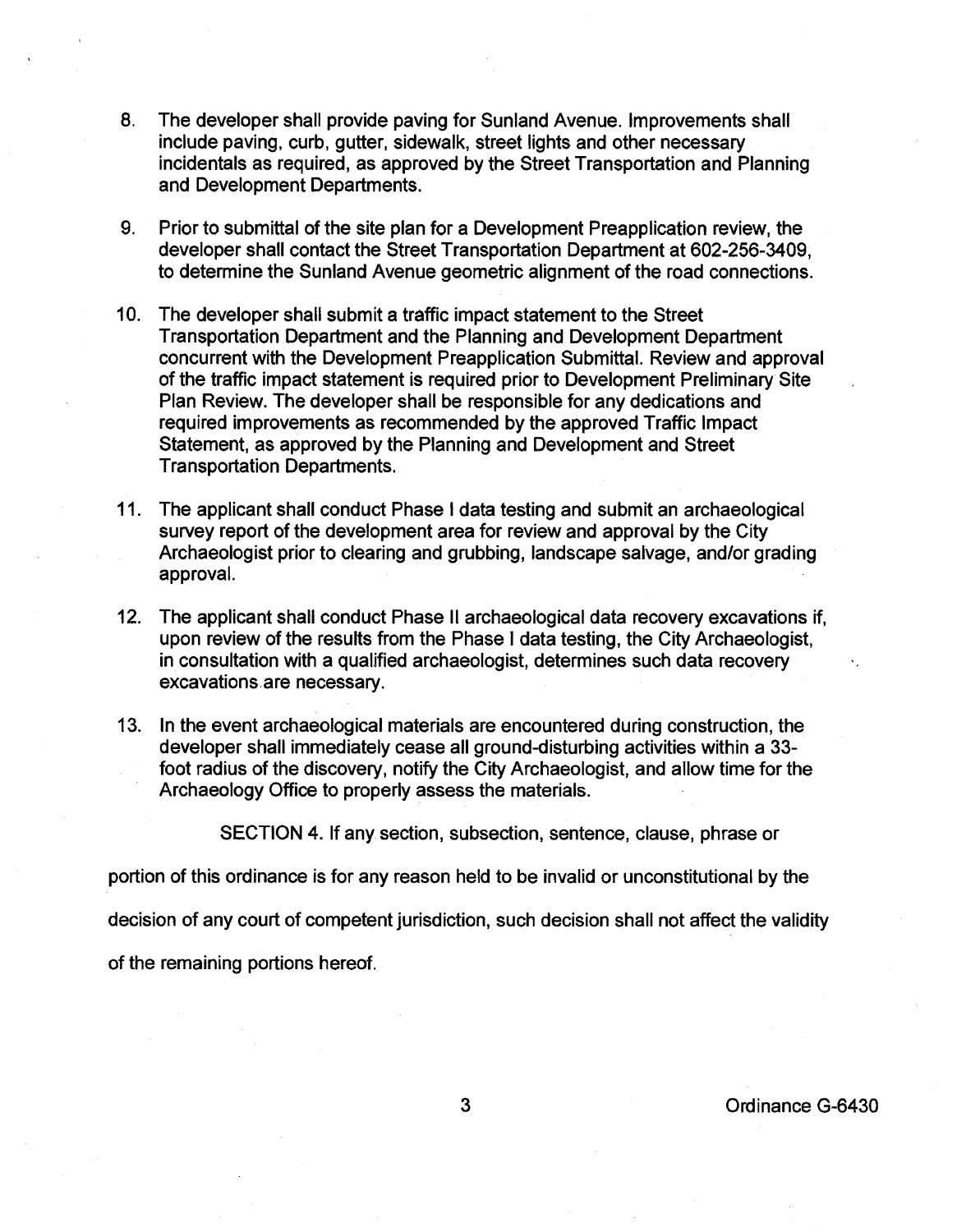## PASSED by the Council of the City of Phoenix this 7th day of March,

2018.

**MAYOR** TTEST:<br>Communication City Clerk PROVED ASTO FORM:  $\Lambda$ MV Acting City Attorney P<sup>hl</sup> City Manager

ATTEST:

ΔΡ

REVIEWED BY:

PL:tml:LF18-0466:08/07/18:2023387v1

Exhibits:

A - Legal Description (1 Page)

B- Ordinance Location Map (1 Page)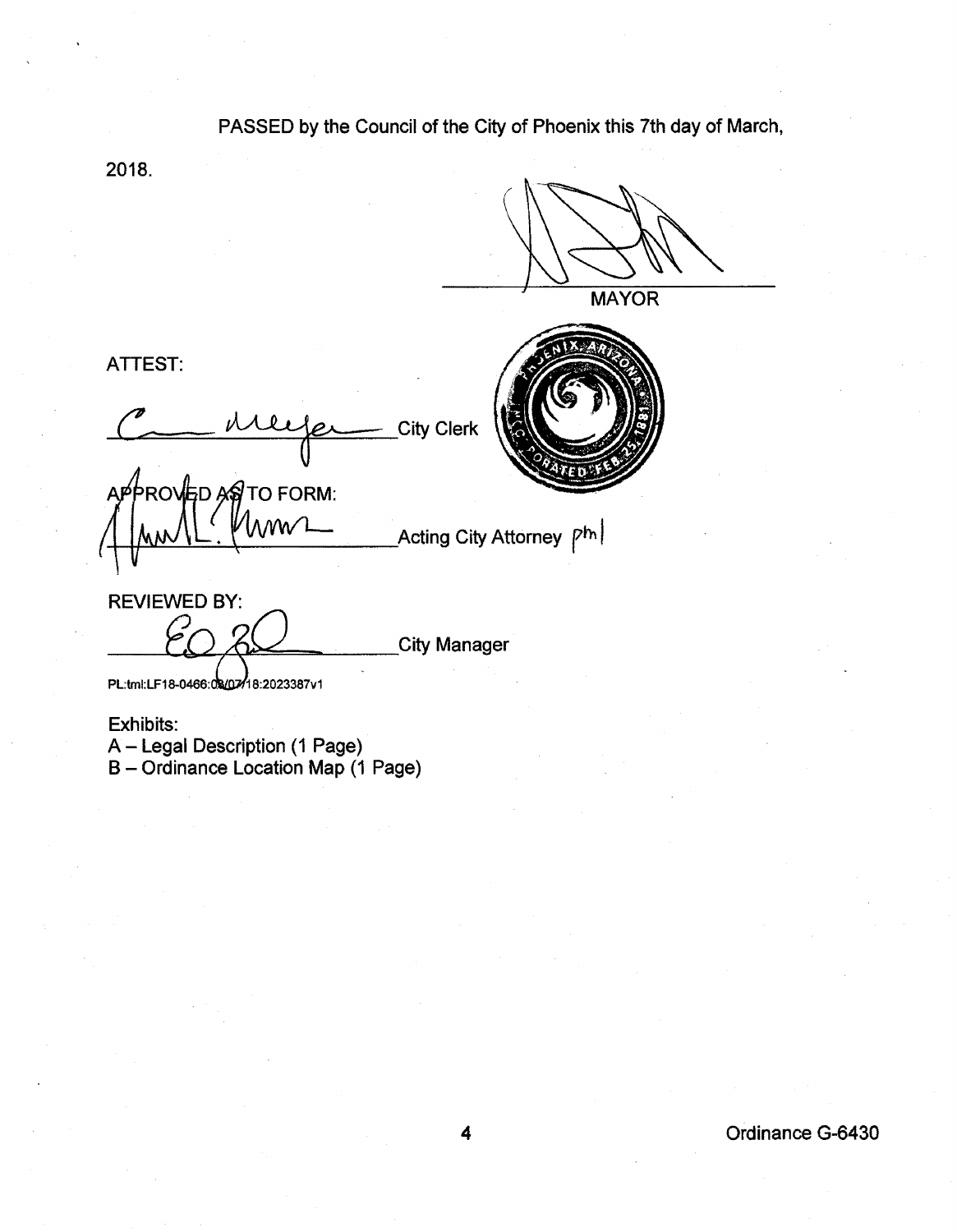## EXHIBIT A LEGAL DESCRIPTION FOR Z-82-17-7

The North half of the North half of the Northwest quarter of the Southwest quarter of the Southeast quarter of Section 29, Township 1 North, Range 3 East of the Gila and Salt River Base and Meridian, Maricopa County, Arizona;

EXCEPT that part of the North half of the North half of the Northwest quarter of the Southwest quarter of the Southeast quarter of said Section 29, lying Westerly of a line parallel with and 46 feet Easterly of the monument line of Central Avenue, and also that part described as follows:

BEGINNING at the intersection of the North line of said North half with the said 46 foot parallel line;

Thence Easterly along said North line 37 feet;

Thence Southwesterly to the intersection of the South line of the North line parallel with and 58 feet Easterly of said monument line;

Thence Westerly parallel with said North line 9 feet;

Thence Southwesterly-to a point on said 46 foot parallel line which is 28 feet Southerly of the point of beginning;

Thence Northerly the POINT OF BEGINNING; and

EXCEPT that part Quit Claimed to the City Phoenix in Docket 13033, page 101, described as follows:

BEGINNING at the intersection of the North line of the Northwest quarter of the Southwest quarter of the Southeast quarter of said Section 29 with the West line of the East 331 feet thereof;

Thence Easterly along said North line to the Northeast corner of said Northwest quarter of the Southwest quarter of the Southeast quarter;

Thence Southerly along the East line of said Northwest quarter of the Southwest quarter of the Southeast quarter to the South line of the North 40 feet thereof;

Thence Northwesterly to the intersection of the South line of the North 25 feet of said Northwest quarter of the Southwest quarter of the Southeast quarter with the West line of the East 200 feet thereof;

Thence Westerly along the South line of the North 25 feet of said Northwest quarter of the Southwest quarter of the Southeast quarter to the West line of the East 331 feet thereof;

Thence to the POINT OF BEGINNING.